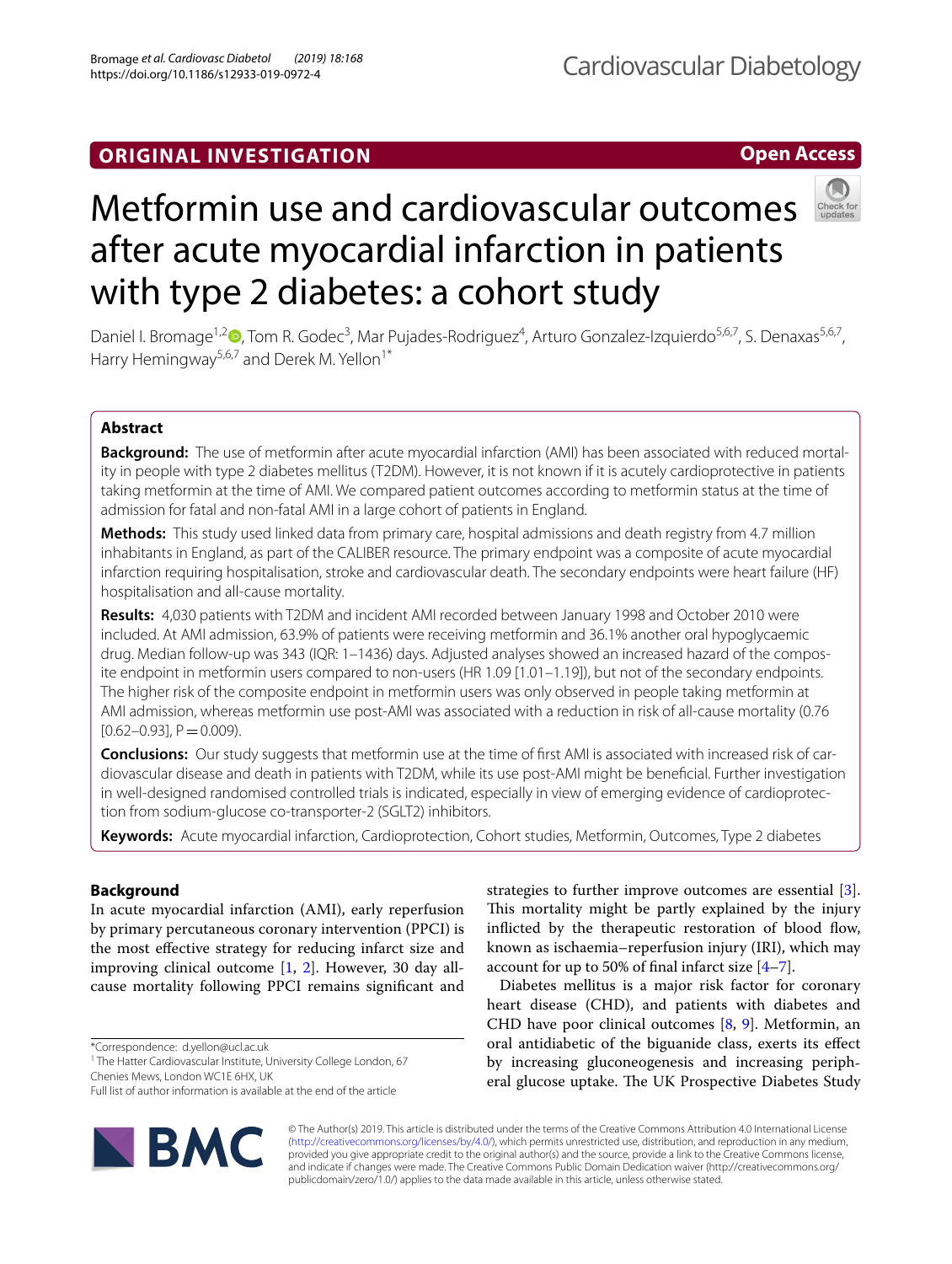(UKPDS) was a large randomised, multicentre trial of glycaemic therapies in patients with newly diagnosed type 2 diabetes mellitus (T2DM) [\[8](#page-7-5)]. It showed lower risk of AMI in metformin users than in participants on diet therapy alone. Furthermore, all-cause and cardiovascular mortality was lower in metformin users than in sulfonylurea and insulin users, despite achieving similar glycaemic control. However, the role of metformin in reducing cardiovascular disease remains controversial, with no cardiovascular outcomes achieving statistical signifcance in a recent meta-analysis [\[10](#page-7-7)].

Nonetheless, the potential for metformin to confer acute cardioprotection in AMI is well established in the pre-clinical literature [[11–](#page-7-8)[15](#page-7-9)]. It has been hypothesized that the favorable efects of pre-treatment with metformin in patients with AMI relate to cardioprotection against IRI, independent of its hypoglycaemic actions [[14\]](#page-7-10). However, to our knowledge, no studies have investigated outcomes after AMI in diabetic patients pretreated with metformin, with the exception of mixed results from studies investigating the association between metformin treatment prior to ST-segment elevation AMI (STEMI) and infarct size (defned using serum biomarkers as surrogate measures) and left ventricular (LV) function [\[16,](#page-7-11) [17\]](#page-7-12). A mortality beneft of pre-treatment with metformin has not been demonstrated in patients with AMI and, using linked electronic health records from the CALIBER resource, which prospectively records medication status, we investigated whether metformin administration is associated with cardioprotection to these patients. Metformin is cheap and widely available, so reducing the ambiguity over its role as a cardioprotective adjunct in AMI could have global relevance [\[18](#page-7-13)].

#### **Methods**

#### **Study design and data sources**

This study used linked longitudinal electronic health records from the Clinical Practice Research Datalink (CPRD), Hospital Episode Statistics (HES) and causespecific mortality from the Office for National Statistics (ONS) in England, which are part of the CALIBER resource (<https://www.caliberresearch.org>). Further details are provided in Additional fle [1](#page-6-0): Additional methods. This was a prospective cohort study and Additional fle [1:](#page-6-0) Table S1 summarizes the STROBE and RECORD checklists for reporting on observational research [\[19](#page-8-0), [20\]](#page-8-1).

#### **Study population and exposure defnition**

The study included all available patients with T2DM experiencing their frst fatal or non-fatal AMI (either STEMI or non-STEMI) between January 1998 and October 2010. Diagnoses of T2DM and AMI were identifed in CPRD and HES using EHR-derived phenotypes [[21,](#page-8-2) [22](#page-8-3)]. Only the earliest recorded AMI across all data sources was considered [\[21](#page-8-2), [23,](#page-8-4) [24\]](#page-8-5). Eligibility criteria for study inclusion were no history of AMI prior to the study start date, a minimum of 1 year of follow-up since practice registration and since the date on which the data from their CPRD practice was deemed to be of acceptable quality, and be 18 years of age or above at the time of AMI admission. Metformin exposure status at AMI admission was defned according to whether the patient had at least one prescription within 6 months before the incident AMI. After AMI, if repeat prescriptions were at least 6 monthly, patients were defned as having ongoing drug exposure during follow-up. This was used as a timeupdated covariate in survival analysis.

#### **Baseline characteristics**

To account for recent diabetes severity, it was determined whether a patient was prescribed insulin in 6 months prior to hospital admission. Glycosylated haemoglobin was included, when it was recorded within a year prior to admission, as a marker of glycaemic control. For each patient, data on diagnosed co-morbidities and cardiovascular risk factors were identifed in CPRD, HES and ONS [[25\]](#page-8-6). Further details are provided in Additional file [1](#page-6-0): Additional methods.

#### **Study endpoints and follow‑up**

The primary endpoint was a major adverse cardiac event (MACE), defned as a composite of AMI requiring hospitalisation, stroke and cardiovascular mortality. The secondary endpoints were hospitalisation for heart failure (HF) and all-cause mortality. An a priori subgroup analysis included only survivors of AMI at 30 days postindex AMI (i.e. those who left the GP practice, were 'lost to follow-up' or had an event within 30 days post-AMI were excluded), to distinguish between acute and chronic efects of metformin after AMI. Further details are provided in Additional fle [1](#page-6-0): Additional methods.

#### **Statistical analyses**

Demographic and baseline characteristics of the study population with and without metformin were compared using the Pearson Chi square test for categorical variables and Student t test for continuous variables. The cumulative probability of each endpoint was calculated using Kaplan–Meier methods and the log rank test was used to examine diferences between the treatment groups. Multivariable Cox proportional hazard regression was used to estimate hazard ratios for the efect of metformin use at AMI admission, adjusted for covariates where  $P < 0.2$ in the univariable analysis or their inclusion in the models resulted in a change of the estimate of the exposure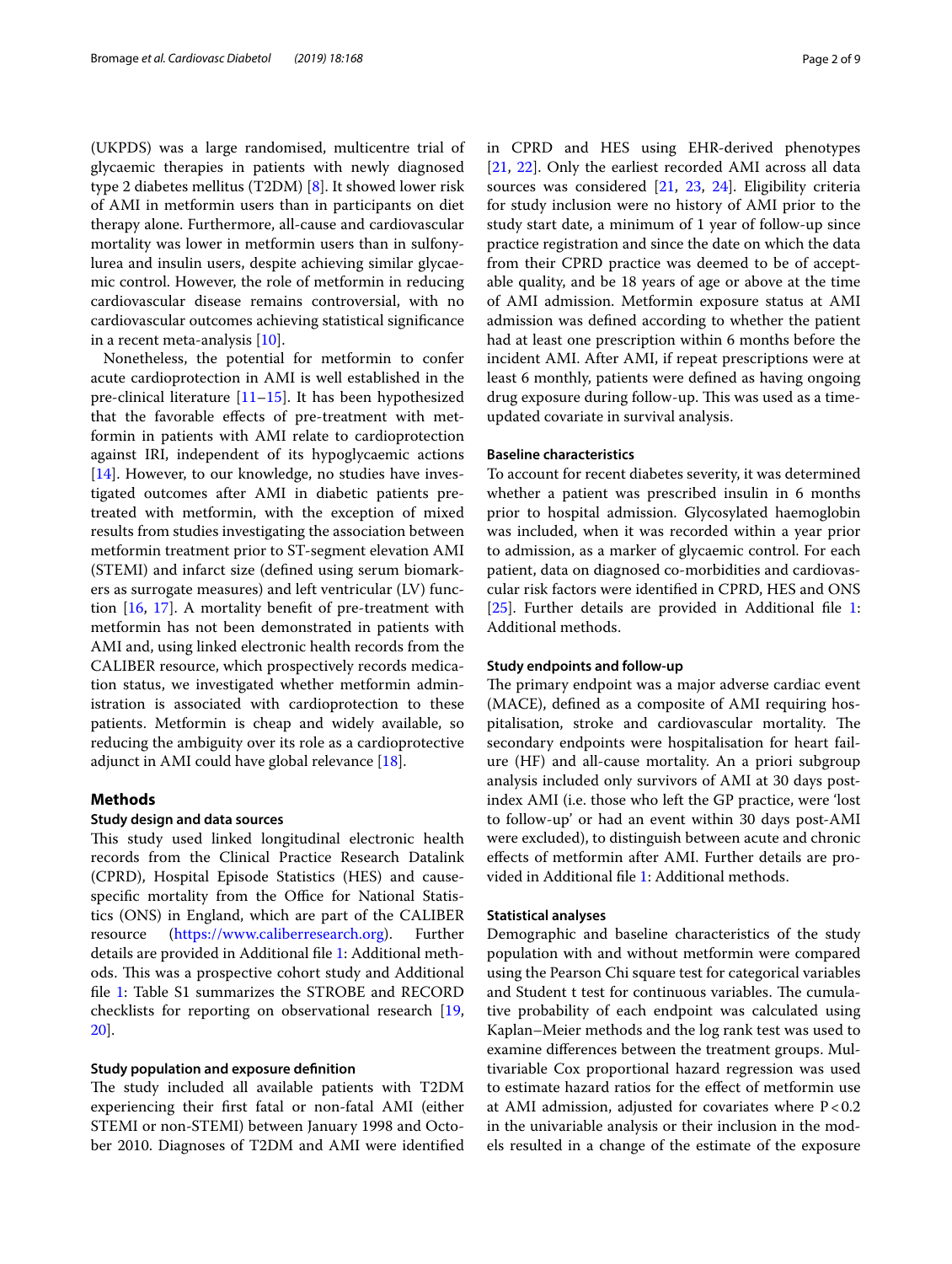of>10%, as well as the a priori well established cardiovascular risk factors age, sex, BMI and smoking status at time of index AMI. Further details are provided in Additional fle [1](#page-6-0): Additional methods.

#### **Sensitivity analyses**

Sensitivity analyses were performed to examine the efect of ongoing metformin use, which has previously been associated with beneft [\[10](#page-7-7)]. To do so, we compared patients on metformin at the time of index AMI who had no subsequent prescriptions with those who were never prescribed metformin or had their frst prescription after 6 months post-AMI, at which point they were censored). Patients with a metformin prescription within 6 months after frst AMI were excluded from this analysis. We also analysed time-varying metformin use for patients who did not have a metformin prescription at AMI admission and within 6 months of AMI, for comparison with previous studies. As an alternative approach, we conducted a propensity score analysis. Propensity scores (the conditional probability that a subject received metformin) were predicted for each subject using baseline covariates in a logistic regression model. All available baseline covariates were considered, but only those that showed evidence of an association with the outcome were used in the final model  $[26, 27]$  $[26, 27]$  $[26, 27]$ . The propensity scores were assessed in each treatment group to ensure balance. Details of the composition of the propensity score model is given in Additional file  $1$ . The estimated propensity scores were then used to create inverse probability weights for each subject  $[28]$  $[28]$ . These weights were used in a Cox proportional hazards regression model to estimate the treatment group effect. Further sensitivity analyses are described in Additional fle [1:](#page-6-0) Additional methods.

#### **Results**

#### **Metformin use and patient baseline characteristics**

Out of 4,703,682 patients in CALIBER, we identifed 4030 eligible patients with T2DM and no history of HF or AMI, who had an incident AMI during the study period (Fig. [1](#page-2-0)). Of them, 2576 (63.9%) were prescribed metformin at the time of their AMI while 1454 (36.1%) received an alternative hypoglycaemic drug. The median follow-up time from frst AMI (index event) to either death, leaving their GP practice or last date of data collection was 343 (IQR: 1–1436) days.

Patient baseline characteristics according to exposure group are shown in Table  $1$ . The mean age at index AMI admission was lower for metformin users than for those taking an alternative hypoglycaemic drug (71.3 and 76.1 years, respectively), and there was a lower proportion of women (38.9% vs. 42.9%). Overall, co-morbidities and cardiovascular risk factors were similar between the two treatment groups (Table [1](#page-3-0)). Although more patients in the metformin group had a raised BMI and history of smoking, fewer had a history of peripheral arterial disease (PAD) and abdominal aortic aneurysm (AAA). Importantly, there was no clinically meaningful difference in glycaemic control, indicated by the level of HbA1c, between the two groups (metformin 61.5 mmol/

<span id="page-2-0"></span>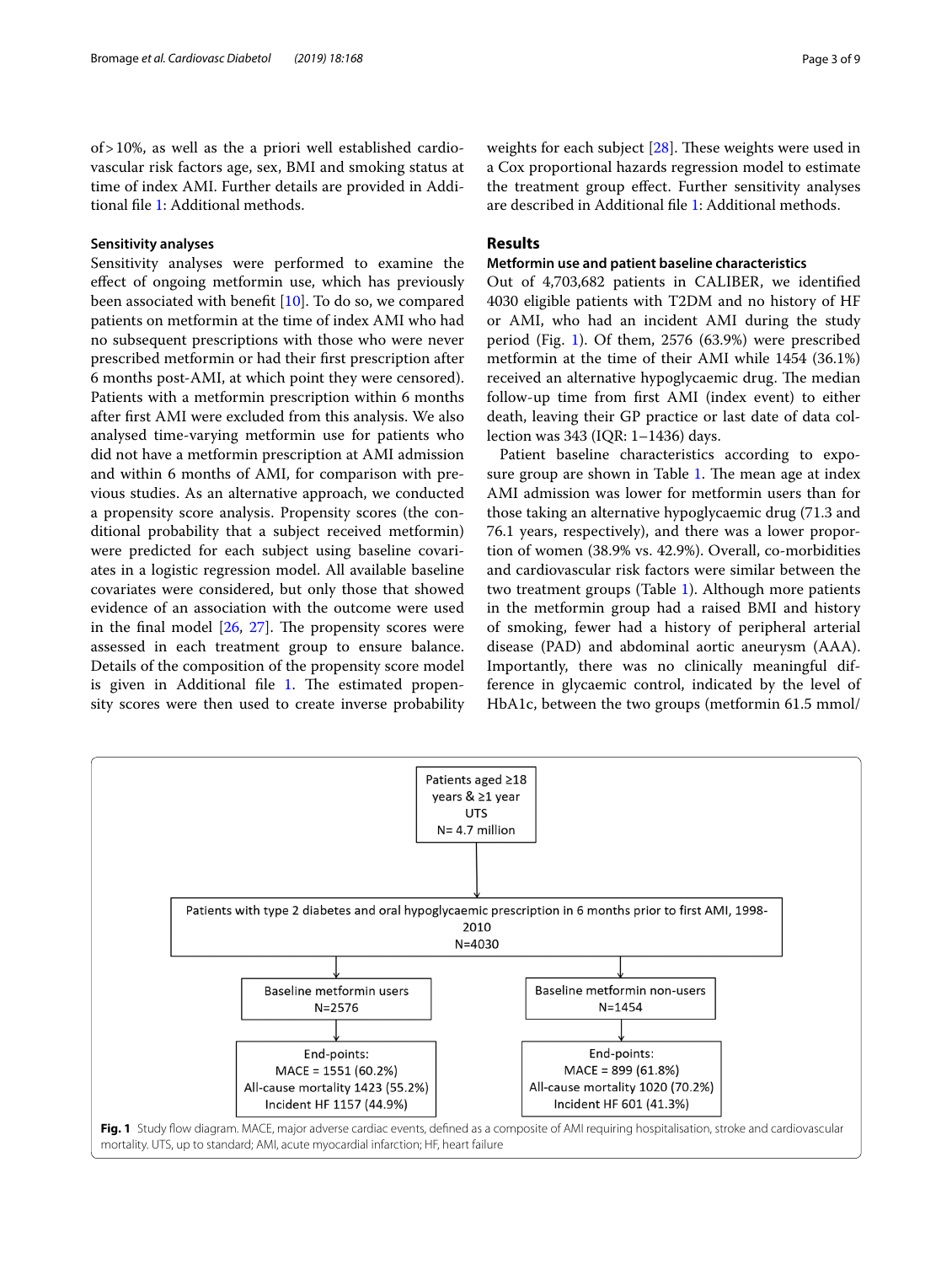|                                               | Metformin (N = 2576, 63.9%) | Other drug<br>$(N = 1454,$<br>36.1%)<br>76.10 (10.9) |  |
|-----------------------------------------------|-----------------------------|------------------------------------------------------|--|
| Age (years), mean (SD)**                      | 71.29 (11.2)                |                                                      |  |
| Female, n (%)*                                | 1001 (38.9)                 | 624 (42.9)                                           |  |
| IMD, n (%)                                    |                             |                                                      |  |
| <8.5 (Least deprived)                         | 431 (16.8)                  | 252 (17.4)                                           |  |
| $8.5 - < 34.18$                               | 1657 (64.6)                 | 938 (64.8)                                           |  |
| $\geq$ 34.18 (Most deprived)                  | 478 (18.6)                  | 258 (17.8)                                           |  |
| BMI (kg/m <sup>2</sup> ), mean (SD)**         |                             |                                                      |  |
| < 18.5                                        | 23(0.9)                     | 27(2.0)                                              |  |
| $18.5 - < 25$                                 | 490 (19.8)                  | 388 (29.0)                                           |  |
| $25 - < 30$                                   | 912 (36.8)                  | 535 (40.0)                                           |  |
| $30 - 35$                                     | 703 (28.4)                  | 275 (20.5)                                           |  |
| $\geq$ 35                                     | 352 (14.2)                  | 115 (8.6)                                            |  |
| Smoking status, n (%)*                        |                             |                                                      |  |
| Never-smoker                                  | 1104 (44.6)                 | 688 (50.4)                                           |  |
| Ex-smoker                                     | 1011 (40.8)                 | 493 (36.1)                                           |  |
| Current smoker                                | 363 (14.7)                  | 183 (13.4)                                           |  |
| Hypertensive, n (%)*                          | 2186 (84.9)                 | 1178 (81.0)                                          |  |
| Systolic blood pressure (mmHg), mean (SD)*    | 140.50 (23.6)               | 138.38 (21.8)                                        |  |
| HbA1c (mmol/mol), mean (SD)**                 | 61.48 (17.39)               | 58.99 (17.16)                                        |  |
| Diabetes medication, n (%)                    |                             |                                                      |  |
| Sulphonylureas, n (%)**                       | 1310 (50.9)                 | 1400 (96.3)                                          |  |
| Thiazolidinediones, n (%)                     | 217 (8.4)                   | 146 (10.0)                                           |  |
| Acarbose, n (%)                               | 69(2.7)                     | 37(2.5)                                              |  |
| DPP4 inhibitors, n (%)*                       | 8(0.3)                      | 13(0.9)                                              |  |
| GLP1 agonists, n (%)                          | 3(0.1)                      | 2(0.1)                                               |  |
| Meglitinides, n (%)                           | 21(0.8)                     | 15(1.0)                                              |  |
| Insulin, $n$ $(\%)**$                         | 440 (17.1)                  | 113(7.8)                                             |  |
| HDL serum cholesterol (mmol/L), mean (SD)     | 1.18(0.4)                   | 1.20(0.4)                                            |  |
| Total serum cholesterol (mmol/L), mean (SD)** | 4.43(1.2)                   | 4.58(1.3)                                            |  |
| History of cardiovascular disease             |                             |                                                      |  |
| HF, n (%)*                                    | 652(25.3)                   | 432 (29.7)                                           |  |
| CHD, n (%)                                    | 1064 (41.3)                 | 593 (40.9)                                           |  |
| Ischaemic stroke, n (%)                       | 89 (3.5)                    | 49 (3.4)                                             |  |
| Stroke, n (%)                                 | 338 (13.1)                  | 198 (13.6)                                           |  |
| TIA, n (%)                                    | 218 (8.5)                   | 135(9.3)                                             |  |
| PAD, n (%)*                                   | 472 (18.3)                  | 307 (21.1)                                           |  |
| AAA, n (%)*                                   | 441 (17.1)                  | 292 (20.1)                                           |  |

#### <span id="page-3-0"></span>**Table 1 Baseline patient characteristics by metformin status, in patients with at least one prescription in 6 months prior to admission with frst acute AMI**

Patients with missing data were: 16 for IMD score, 210 for BMI, 188 for smoking status, 91 for systolic blood pressure, 1032 for HbA1c, 988 for HDL cholesterol, and 382 for total cholesterol

*AMI* acute myocardial infarction, *BMI* body mass index, *IMD* index of multiple deprivation, *HbA1c* haemoglobin A1c, *DPP* dipeptidyl peptidase, *GLP* glucagon-like peptide, *HDL* high density lipoprotein, *HF* heart failure, *CHD* coronary heart disease, *NOS* not otherwise specifed, *TIA* transient ischaemic attack, *PAD* peripheral arterial disease, *AAA* abdominal aortic aneurysm

\* P<0.05 \*\* P<0.001, from tests of diference using t tests for continuous variables and Chi squared tests for categorical variables

mol vs. other hypoglycemics 59.0 mmol/mol, median time of measurement 96 (IQR 46–168) days prior to index AMI). More patients on metformin had recently been prescribed insulin (17.1% vs. 7.8%). Use of other

oral hypoglycaemic medication was similar except for sulphonylureas, which were unsurprisingly higher in the non-metformin group (50.9% vs. 96.3%).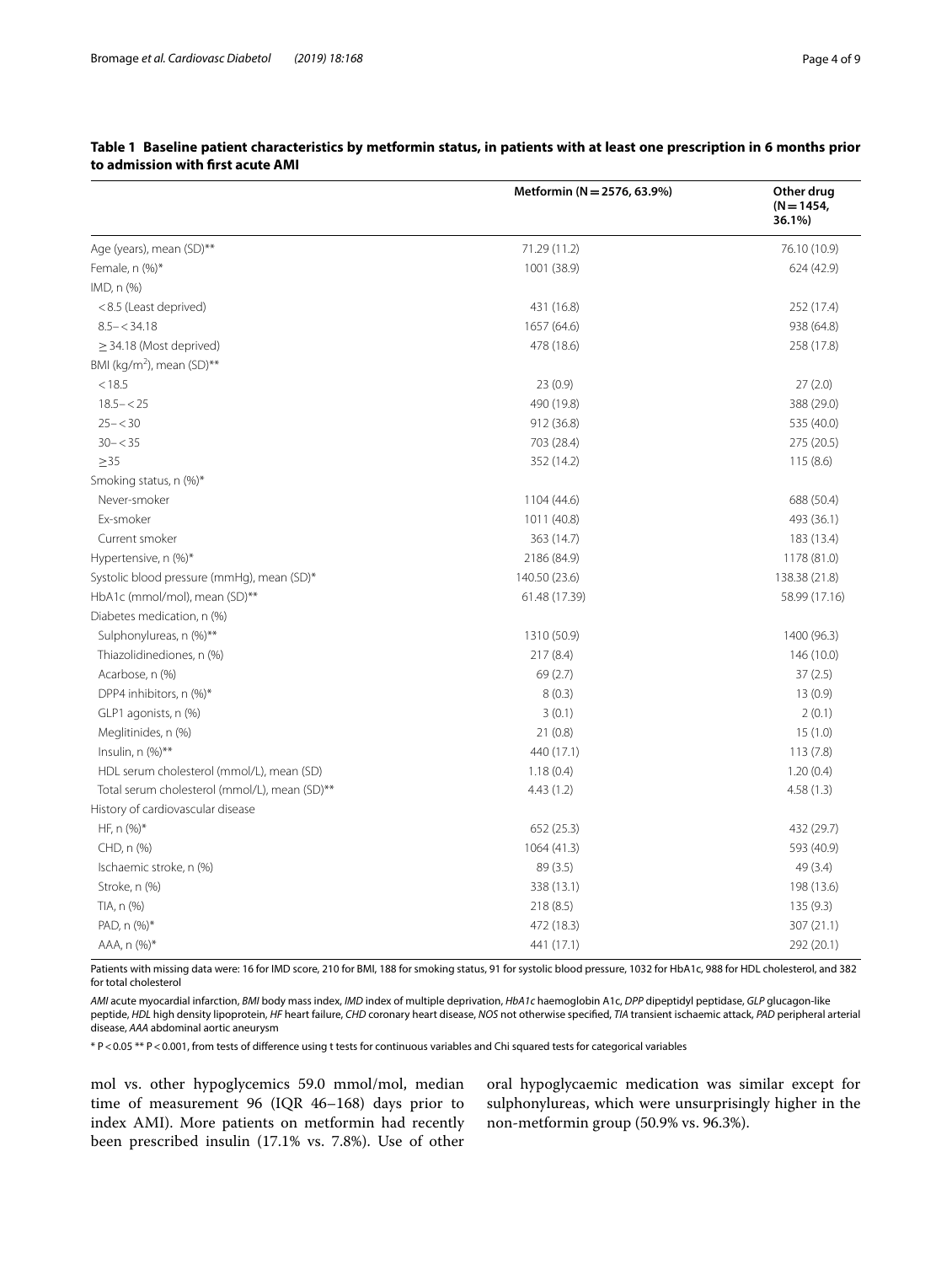#### **Associations between metformin use at AMI admission and endpoints**

In total, 2450 patients had a MACE endpoint during the study period, 1551 (60.2%) in metformin users at the time of their AMI and  $899(61.8%)$  in non-users (Table [2](#page-4-0)). The unadjusted analysis showed no statistically signifcantly diference between metformin user groups at hospital admission for AMI (HR 0.95 [0.88-1.03],  $P = 0.239$ , Table [2](#page-4-0)). In adjusted models, there was strong evidence of an association with the composite endpoint amongst metformin users, but the HR was small (HR 1.09 [1.01– 1.19],  $P = 0.034$ , Table [2\)](#page-4-0).

The median time to outcome diagnosis was 55 (IQR) 0–396) days. Sequential adjustment revealed that adjusting only for age (HR 1.10 [1.01–1.19],  $P = 0.033$ ) had the largest impact on the change in the size of the hazard ratio compared to the crude estimate. Further adjustment for other baseline covariates (sex, BMI, prior insulin use, total serum cholesterol, previous stroke and previous TIA) had only small added efects (Additional fle [1](#page-6-0): Table S2). Furthermore, there was no evidence for an interaction between metformin use and AMI type  $(P=0.274,$  Additional file [1:](#page-6-0) Table S2). The propensity score analysis showed consistent results (HR 1.13 [1.03– 1.23],  $P = 0.006$ , Table [3\)](#page-4-1) for the composite primary endpoint. This association was driven by an increased hazard of cardiovascular mortality (HR 1.12 [1.00–1.25],  $P=0.044$ ), which was not evident in the main analysis.

With respect to the secondary endpoints, the use of metformin at the time of index AMI was associated <span id="page-4-1"></span>**Table 3 Associations between metformin use at hospital admission for AMI and MACE over median follow-up of 343 (IQR 1–1436) days using propensity score analysis**

| <b>Endpoint</b>                                                   | Hazard ratio (95% CI) | P value |
|-------------------------------------------------------------------|-----------------------|---------|
| Primary endpoint                                                  |                       |         |
| MACE (composite of cardiovascu-<br>lar mortality, AMI and stroke) | $1.13(1.03 - 1.23)$   | 0.006   |
| Components of primary endpoint                                    |                       |         |
| Cardiovascular mortality                                          | $1.12(1.00 - 1.25)$   | 0.044   |
| AMI                                                               | $1.07(0.95 - 1.21)$   | 0.273   |
| Stroke                                                            | $1.00(0.83 - 1.21)$   | 0.977   |
| Secondary endpoints                                               |                       |         |
| All-cause mortality                                               | $1.02(0.94 - 1.11)$   | 0.660   |
| HF hospitalisation                                                | 1.18 (1.06–1.31)      | 0.002   |

Adjusted for: age at index AMI, sex, ethnicity, BMI, fasted glucose, HbA1c, smoking status, total serum cholesterol, previous HF, previous stroke, previous TIA, previous AAA, previous angina and if ever prescribed insulin prior to index AMI

*AMI* acute myocardial infarction, *HF* heart failure

with a trend towards increased risk of HF hospitalisation (HR 1.13 [0.98-1.30],  $P = 0.098$ , Table [2](#page-4-0)) but not all-cause mortality (HR 0.97 [0.89-1.04],  $P = 0.395$ , Table [2](#page-4-0)). However, in the propensity score analysis, this association with increased HF hospitalisation reached statistical signifcance (Table [3](#page-4-1)).

Subgroup analysis restricted to survivors after 30 days post index AMI showed no association between metformin use and MACE (HR 1.06 [0.95–1.17],  $P = 0.305$ , Additional fle 1: Table S3).

|                                                                      | Number of patients experiencing event<br>$(\% )$ |                    | Unadjusted            |         | Adjusted <sup>a</sup> |         |
|----------------------------------------------------------------------|--------------------------------------------------|--------------------|-----------------------|---------|-----------------------|---------|
|                                                                      | Metformin $(N = 2576)$                           | Other $(N = 1454)$ | Hazard ratio (95% CI) | P value | Hazard ratio (95% CI) | P value |
| Primary endpoint                                                     |                                                  |                    |                       |         |                       |         |
| MACE (composite of cardio-<br>vascular mortality, AMI and<br>stroke) | 1551 (60.2)                                      | 899 (61.8)         | $0.95(0.88 - 1.03)$   | 0.239   | $1.09(1.01 - 1.19)$   | 0.034   |
| Components of primary endpoint                                       |                                                  |                    |                       |         |                       |         |
| Cardiovascular mortality                                             | 894 (34.7%)                                      | 584 (40.2%)        | $0.84(0.76 - 0.93)$   | 0.001   | $1.06(0.96 - 1.17)$   | 0.275   |
| AMI                                                                  | 807 (31.3%)                                      | 433 (29.8%)        | $1.01(0.90 - 1.14)$   | 0.887   | $1.06(0.94 - 1.20)$   | 0.363   |
| Stroke                                                               | 294 (11.4%)                                      | 195 (13.4%)        | $0.84(0.70 - 1.00)$   | 0.051   | $0.99(0.82 - 1.19)$   | 0.904   |
| Secondary endpoints                                                  |                                                  |                    |                       |         |                       |         |
| All-cause mortality                                                  | 1423 (55.2%)                                     | 1020 (70.2%)       | $0.77(0.71 - 0.83)$   | < 0.001 | $0.97(0.89 - 1.04)$   | 0.395   |
| HF hospitalisation                                                   | 589 (22.9)                                       | 313 (21.5)         | $1.01(0.88 - 1.16)$   | 0.918   | $1.13(0.98 - 1.30)$   | 0.092   |

<span id="page-4-0"></span>**Table 2 Associations between metformin use at hospital admission for AMI and MACE over median follow-up of 343 (IQR: 1–1436) days**

*AMI* acute myocardial infarction, *HF* heart failure

<sup>a</sup> Adjusted for: age at index AMI, sex, smoking status, BMI, prior insulin use, total serum cholesterol, previous stroke, previous TIA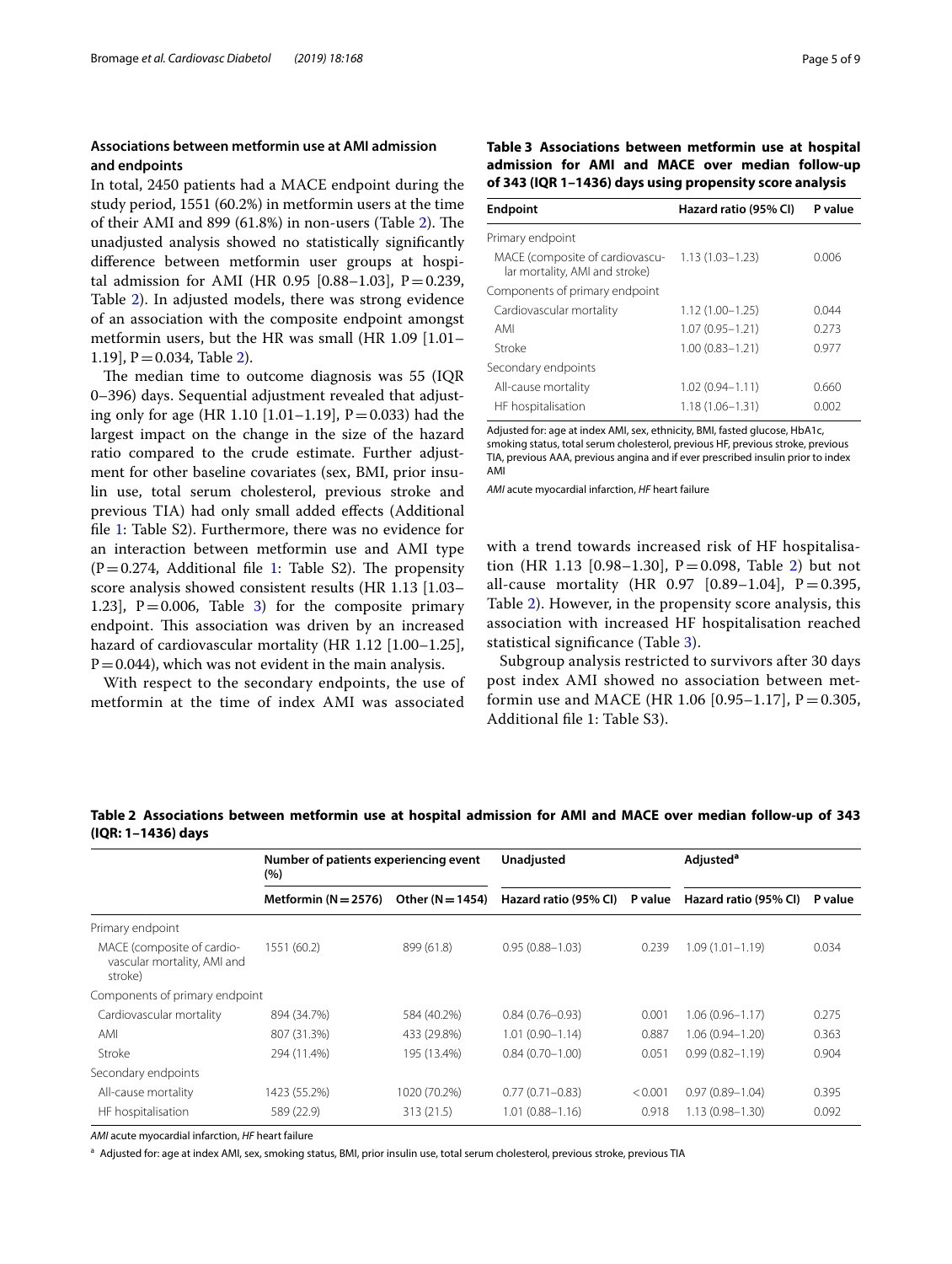#### **Sensitivity analyses**

Metformin use at the time of index AMI but not afterwards, compared to no metformin use, was associated with an increased hazard of the primary composite outcome (HR 1.41 [1.28–1.56], P<0.001, Additional fle [1](#page-6-0): Table S4). This was driven by an increase in the hazard of cardiovascular mortality (HR 1.50  $[1.33-1.68]$ , P<0.001). Patients on metformin at the time of index AMI who had no subsequent prescriptions of this drug had an increased hazard of all-cause mortality (HR 1.31 [1.19– 1.43], P<0.001) but the association with HF hospitalisation was not statistically signifcant (HR 1.12 [0.98–1.45],  $P = 0.078$ , Additional file [1](#page-6-0): Table S4).

In the analysis of time-varying metformin use post-AMI in patients who were not on metformin at the time of AMI, the hazard of MACE was similar during periods of metformin use compared to periods of nonuse (HR 0.96 [0.78–1.19],  $P = 0.732$ ). However, consistent with previous reports, all-cause mortality was lower during periods of metformin use (HR 0.75 [0.62–0.93],  $P=0.009$ ) in this cohort, as was the hazard of hospitalised HF, although this did not reach statistical significance (HR 0.67 [0.47–1.01], P = 0.056). There was no evidence of association with cardiovascular mortality (HR 0.88 [0.67-1.15],  $P = 0.345$ ). Additional sensitivity analyses are described in Additional fle [1](#page-6-0): Additional results.

#### **Discussion**

Based on previous basic and clinical studies, we hypothesised that metformin administration would confer cardioprotection in the setting of AMI. We interrogated linked, prospectively recorded, electronic health records of patients with T2DM experiencing their frst AMI, using primary care linked to hospital admission and mortality data. This is the first study investigating the association of outcomes after AMI in diabetic patients with metformin pre-treatment. We observed an older cohort, higher rates of previous cardiovascular disease and worse outcomes compared to other studies of AMI in diabetic patients [[29,](#page-8-10) [30\]](#page-8-11), indicating that ours is a high-risk cohort.

#### **Metformin use at time of AMI**

Among over 4000 patients identifed, the majority were receiving metformin at the time of index AMI, which was associated with worse outcomes with respect to the composite endpoint compared to patients on alternative oral hypoglycaemic agents. This which was driven by cardiovascular mortality and was the case despite similar glycaemic control in the two treatment groups, albeit it with higher rates of insulin prescription in the metformin group. This association was not evident in patients who survived the frst month post index AMI, suggesting an acute, non-lasting effect. Interestingly, these findings only applied to patients taking metformin at the time of AMI, whereas post-AMI metformin use was associated with similar or reduced risk (and attenuated the strength of association in the primary analysis), in keeping with previous reports [[31\]](#page-8-12). Taken together and acknowledging potential bias associated with observational studies (including a more severe diabetes phenotype as indicated by a higher use of insulin in metformin users), these fndings challenge reports of an acute infarct-sparing role for metformin.

With respect to cardioprotection at the time of AMI, several preclinical studies have demonstrated acute infarct size reduction and improved cardiac function with metformin [[11](#page-7-8)[–15](#page-7-9)]. However, a recently published pre-clinical study of post-conditioning with metformin in pigs found no diference in infarct size or LV function compared to vehicle [\[32\]](#page-8-13). Human studies have used biomarkers as a surrogate of infarct size in the context of STEMI [[16,](#page-7-11) [17\]](#page-7-12). A study of 660 diabetic patients with STEMI showed a reduction of infarct size (according to serum biomarkers) in the metformin group, although the comparator group were treated with diet alone, which may have exaggerated the effect  $[16]$  $[16]$ . A propensity score matched analysis of 493 diabetic patients with STEMI showed no association between metformin and infarct size or LV function, although no information on drug treatment of diabetes in the control group was provided [[17\]](#page-7-12). In an analogous, randomized trial of oral metformin, started after primary percutaneous coronary intervention for STEMI in patients *without* diabetes, no beneft was seen on LV function, MACE, all-cause mortality, or new-onset diabetes [\[33,](#page-8-14) [34](#page-8-15)].

Our data also applies to patients with non-ST-segment elevation AMI (NSTEMI). Despite worse outcomes than patients presenting with STEMI [\[35,](#page-8-16) [36\]](#page-8-17), there is no evidence regarding the use of metformin in this context. We report an association between metformin use at the time of index AMI, including NSTEMI, and worse outcomes. This was unexpected and justifies further investigation.

We were unable to investigate the reasons for the association with worse outcomes in patients taking metformin at the time of index AMI. Traditionally, metformin is stopped on admission in these patients, due to concerns over lactic acidosis. However, there is a paucity of evidence for this and guidelines from the European Society of Cardiology (ESC) no longer recommend its routine cessation [[37–](#page-8-18)[40](#page-8-19)]. Our fndings may also relate to the metformin group being a sicker cohort with worse diabetic phenotypes as indicated by a higher use of insulin in metformin users. In critically ill patients there is a risk of hypoglycaemia-related morbidity associated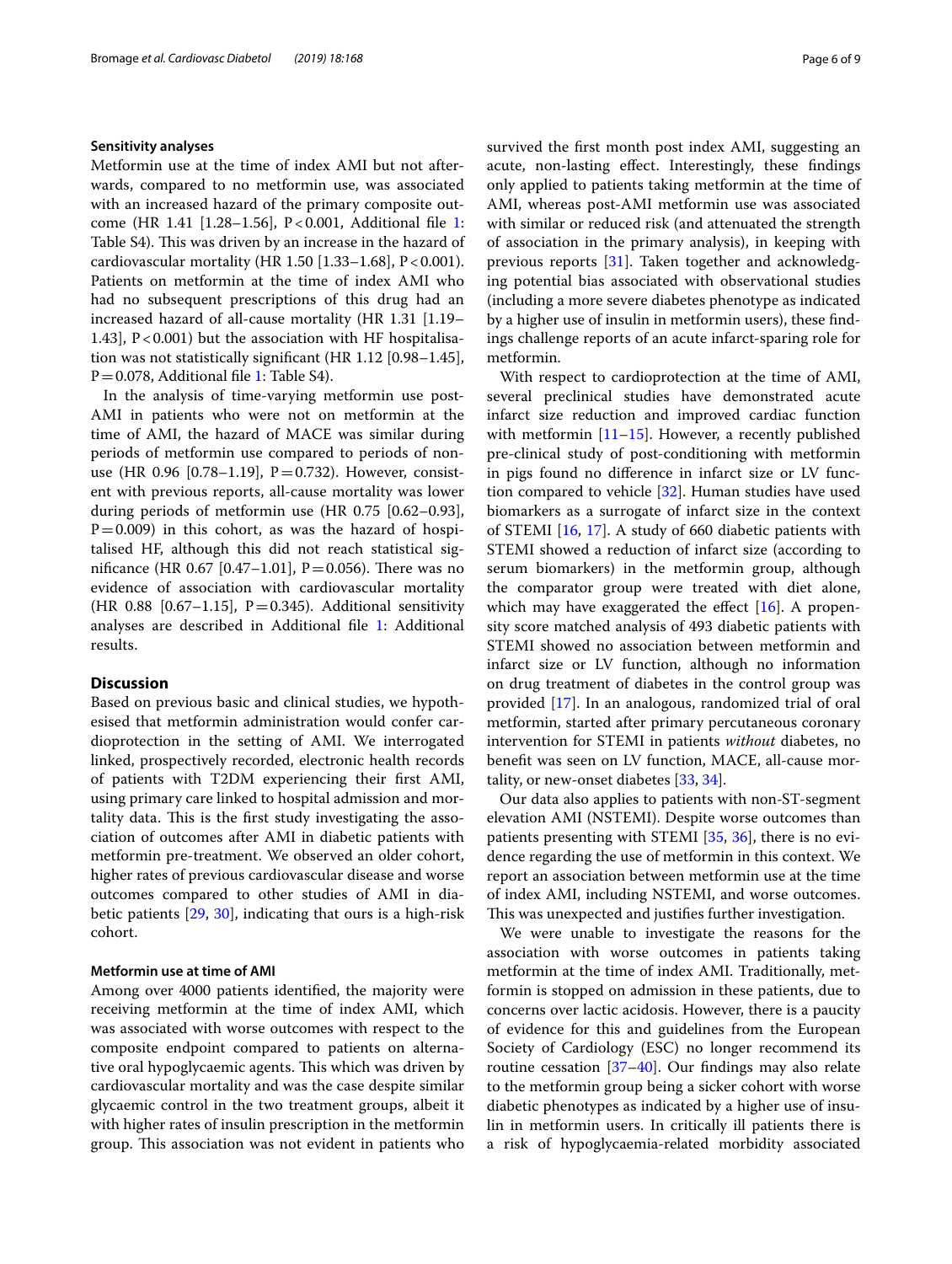with intensive glucose control with intravenous insulin [[41,](#page-8-20) [42\]](#page-8-21), although we did not have data on acute glucose control in our study. In pre-clinical studies, increased myocardial rupture after AMI has been observed with metformin, which has been attributed to increased AMPK-MTOR/PGC-1α-mediated cardiomyocyte autophagy, but we were unable to assess this [\[43](#page-8-22)].

#### **Metformin use post‑AMI**

Despite these fndings, metformin treatment has been shown to be advantageous in several pre-clinical and clinical studies of various cardiovascular diseases [[44–](#page-8-23) [47\]](#page-8-24). Benefcial efects on mortality have been reported in patients started on metformin *after* AMI, independent of its hypoglycaemic actions  $[31]$  $[31]$ . This is typically attributed to the prevention of adverse ventricular remodelling [\[48](#page-8-25), [49\]](#page-8-26). However, these potential efects remain controversial and a recent meta-analysis of randomised trials indicated a non-statistically signifcant reduction of risk for most outcomes in metformin users, compared to non-users [[10\]](#page-7-7). In the present study, metformin use post-AMI was associated with a lower hazard ratio of MACE, which may support its use in patients at increased risk of cardiovascular disease.

#### **Clinical relevance and further work**

The ESC advocate the use of metformin, despite limited evidence, because of potential safety and economic benefits  $[50]$  $[50]$ . The present study is consistent with its use in patients with T2DM but the association with worse outcomes among patients on metformin at the time of their AMI suggests that further investigation in well-designed randomised controlled trials is indicated, especially in view of the evidence and availability of alternatives. Although de novo randomised controlled trials of metformin are unlikely, the present study supports recent assertions that alternative approaches may comprise the inclusion of metformin in factorial trials and full publication of cardiovascular outcome data from previous trials of metformin [[10\]](#page-7-7).

#### **Strengths and limitations**

The strengths of this study include, first, the use of three linked electronic data sources to maximise the ascertainment of outcomes. In addition, medication status and baseline characteristics were recorded prospectively, *prior* to AMI, limiting the possibility of recall bias. Second, the longitudinal study design and the analysis of metformin as a time-varying covariate that consider periods of use and non-use during follow-up. Third, we included patients on alternative hypoglycemics as the control group. This contrasts with similar studies that use a non-diabetic or untreated diabetic patient control arm

and risk confounding due to diference in baseline characteristics. The results from the propensity score analysis were consistent, which increases confdence in our fndings.

This study has the limitations of observational data, including potential bias because of unmeasured confounding factors (e.g. reperfusion status and indication bias). Therefore, we can only report associations and not causal relationships, and any results must be interpreted with caution, especially in view of clinical experience and economic indications for metformin use. Furthermore, although we accounted for HbA1c and prior insulin use, we were unable to adjust for other indicators of quality of diabetes management, including microvascular and other macrovascular complications, as these data were unavailable. However, the baseline characteristics of patients in our cohort were similar to each other and to those reported elsewhere [[16\]](#page-7-11). Further strengths and limitations are addressed in Additional fle [1:](#page-6-0) Additional discussion.

#### **Conclusions**

Acknowledging the limitations of observational studies, this study suggests that metformin use at the time of AMI is associated with increased risk of cardiovascular disease and death in patients with T2DM, while its use post-AMI might be beneficial. This may relate to the metformin group being a sicker cohort with worse diabetic phenotypes. However, evidence for metformin in diabetic patients at high cardiovascular risk is mixed and resolving this is central to extracting maximum beneft from this cheap and widely available drug.

#### **Supplementary information**

**Supplementary information** accompanies this paper at [https://doi.](https://doi.org/10.1186/s12933-019-0972-4) [org/10.1186/s12933-019-0972-4.](https://doi.org/10.1186/s12933-019-0972-4)

<span id="page-6-0"></span>**Additional fle 1.** Supplementary material.

#### **Abbreviations**

AAA: abdominal aortic aneurysm; AMI: acute myocardial infarction; BMI: body mass index; CHD: coronary heart disease; CPRD: Clinical Practice Research Datalink; DPP: dipeptidyl peptidase; ESC: European Society of Cardiology; GLP: glucagon-like peptide; HbA1c: haemoglobin A1c; HDL: high density lipoprotein; HES: Hospital episode statistics; HF: heart failure; IMD: index of multiple deprivation; IRI: ischaemia reperfusion injury; LV: left ventricular; ONS: Office for National Statistics; PAD: peripheral arterial disease; PPCI: primary percutaneous coronary intervention; SGLT2: sodium glucose co-transporter-2; STEMI ST: ST-segment elevation myocardial infarction; T2DM: type 2 diabetes mellitus; TIA: transient ischaemic attack.

#### **Acknowledgements**

This study is based in part on data from the Clinical Practice Research Datalink obtained under licence from the UK Medicines and Healthcare products Regulatory Agency. The data is provided by patients and collected by the NHS as part of their care and support. The interpretation and conclusions contained in this study are those of the author/s alone. Hospital Episode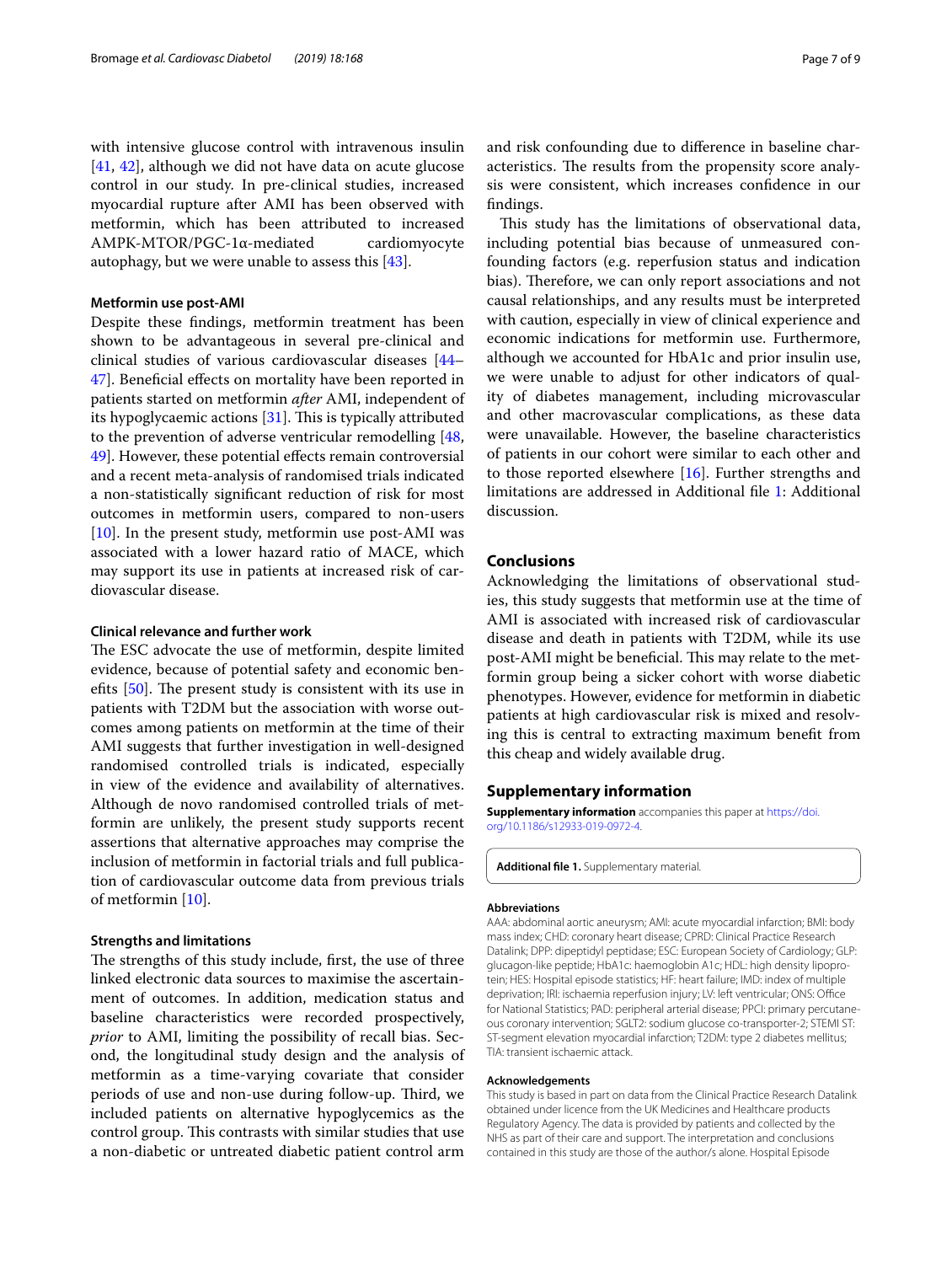Statistics Copyright © (2019), re-used with the permission of The Health & Social Care Information Centre. All rights reserved. The OPCS Classifcation of Interventions and Procedures, codes, terms and text is Crown copyright (2016) published by Health and Social Care Information Centre, also known as NHS Digital and licensed under the Open Government Licence available at [https://www.nationalarchives.gov.uk/doc/open-government-licence/openg](https://www.nationalarchives.gov.uk/doc/open-government-licence/opengovernment-licence.htm) [overnment-licence.htm](https://www.nationalarchives.gov.uk/doc/open-government-licence/opengovernment-licence.htm). This study was carried out as part of the CALIBER programme [\(https://www.ucl.ac.uk/healthinformatics/caliber](https://www.ucl.ac.uk/healthinformatics/caliber)). CALIBER, led from the UCL Institute of Health Informatics, is a research resource consisting of linked electronic health records phenotypes, methods and tools, specialised infrastructure, and training and support. The views expressed are those of the author(s) and not necessarily those of the NHS, the NIHR or the Department of Health.

#### **Authors' contributions**

DB conceived and designed the project and wrote the manuscript. TR performed all analyses. MPR provided signifcant study design and statistical support and substantively revised the manuscript. AGI acquired and managed the data. SD and HH made substantial contributions to design, data acquisition and interpretation. DY conceived the project and substantively revised the manuscript. All authors read and approved the fnal manuscript.

#### **Funding**

D.B. has received funding from an MRC Clinical Research Training Fellowship (MR/L002043/1), an NIHR Clinical Lectureship and the Academy of Medical Sciences (SGL020\1087). HH is a National Institute for Health Research (NIHR Senior Investigator). This study is part of the BigData@Heart Consortium that is funded by the Innovative Medicines Initiative-2 Joint Undertaking under grant agreement No. 116074. This Joint Undertaking receives support from the European Union's Horizon 2020 research and innovation programme and EFPIA; it is chaired, by DE Grobbee and SD Anker, partnering with 20 academic and industry partners and ESC. This work is supported by Health Data Research UK, which is funded by the UK Medical Research Council, Engineering and Physical Sciences Research Council, Economic and Social Research Council, Department of Health and Social Care (England), Chief Scientist Office of the Scottish Government Health and Social Care Directorates, Health and Social Care Research and Development Division (Welsh Government), Public Health Agency (Northern Ireland), British Heart Foundation and Wellcome. This study was supported by National Institute for Health Research (RP-PG-0407-10314), Wellcome Trust (086091/Z/08/Z). This study was supported by the Farr Institute of Health Informatics Research at UCL Partners, from the Medical Research Council, Arthritis Research UK, British Heart Foundation, Cancer Research UK, Chief Scientist Office, Economic and Social Research Council, Engineering and Physical Sciences Research Council, National Institute for Health Research, National Institute for Social Care and Health Research, and Wellcome Trust (MR/K006584/1). This paper represents independent research part funded (AGI, SD) by the National Institute for Health Research (NIHR) Biomedical Research Centre at University College London Hospitals.

#### **Availability of data and materials**

As specifed in data sharing agreements, raw datasets are not available. The data that support the fndings of this study are available from CPRD ([https](https://www.cprd.com/) [://www.cprd.com/\)](https://www.cprd.com/) but restrictions apply to the availability of these data, which were used under license for the current study, and so are not publicly available.

#### **Ethics approval and consent to participate**

The study was approved by the MHRA (UK) Independent Scientifc Advisory Committee (15\_161R), under Section 251 (NHS Social Care Act 2006).

#### **Consent for publication**

Not applicable.

#### **Competing interests**

The authors declare that they have no competing interests.

#### **Author details**

<sup>1</sup> The Hatter Cardiovascular Institute, University College London, 67 Chenies Mews, London WC1E 6HX, UK.<sup>2</sup> School of Cardiovascular Medicine and Sciences, King's College London British Heart Foundation Centre of Excellence, James Black Centre, 125 Coldharbour Lane, London SE5 9NU, UK.<sup>3</sup> The

London School of Hygiene & Tropical Medicine, Keppel St, London WC1E 7HT, UK. 4 Leeds Institute of Health Sciences, University of Leeds, Clarendon Way, Leeds LS2 9JL, UK.<sup>5</sup> Institute of Health Informatics, University College London, 222 Euston Road, London NW1 2DA, UK.<sup>6</sup> Health Data Research UK London, University College London, 222 Euston Road, London NW1 2DA, UK. 7 The National Institute for Health Research University College London Hospitals Biomedical Research Centre, University College London, 222 Euston Road, London NW1 2DA, UK.

# Received: 27 September 2019 Accepted: 29 November 2019

#### **References**

- <span id="page-7-0"></span>Gibson CM. NRMI and current treatment patterns for ST-elevation myocardial infarction. Am Heart J. 2004;148(5 Suppl):S29–33.
- <span id="page-7-1"></span>2. Keeley EC, Boura JA, Grines CL. Primary angioplasty versus intravenous thrombolytic therapy for acute myocardial infarction: a quantitative review of 23 randomised trials. Lancet. 2003;361(9351):13–20.
- <span id="page-7-2"></span>3. Pedersen F, Butrymovich V, Kelbaek H, Wachtell K, Helqvist S, Kastrup J, et al. Short- and long-term cause of death in patients treated with primary PCI for STEMI. J Am Coll Cardiol. 2014;64(20):2101–8.
- <span id="page-7-3"></span>4. Braunwald E, Kloner RA. Myocardial reperfusion: a double-edged sword? J Clin Invest. 1985;76(5):1713–9.
- 5. Yellon DM, Hausenloy DJ. Myocardial reperfusion injury. N Engl J Med. 2007;357(11):1121–35.
- 6. Piper HM, Garcia-Dorado D, Ovize M. A fresh look at reperfusion injury. Cardiovasc Res. 1998;38(2):291–300.
- <span id="page-7-4"></span>Staat P, Rioufol G, Piot C, Cottin Y, Cung TT, L'Huillier I, et al. Postconditioning the human heart. Circulation. 2005;112(14):2143–8.
- <span id="page-7-5"></span>8. Turner RC, Millns H, Neil HA, Stratton IM, Manley SE, Matthews DR, et al. Risk factors for coronary artery disease in non-insulin dependent diabetes mellitus: United Kingdom Prospective Diabetes Study (UKPDS: 23). BMJ. 1998;316(7134):823–8.
- <span id="page-7-6"></span>9. Singh M, Arora R, Kodumuri V, Khosla S, Jawad E. Coronary revascularization in diabetic patients: Current state of evidence. Exp Clin Cardiol. 2011;16(1):16–22.
- <span id="page-7-7"></span>10. Griffin SJ, Leaver JK, Irving GJ. Impact of metformin on cardiovascular disease: a meta-analysis of randomised trials among people with type 2 diabetes. Diabetologia. 2017;60(9):1620–9.
- <span id="page-7-8"></span>11. Bhamra GS, Hausenloy DJ, Davidson SM, Carr RD, Paiva M, Wynne AM, et al. Metformin protects the ischemic heart by the Akt-mediated inhibition of mitochondrial permeability transition pore opening. Basic Res Cardiol. 2008;103(3):274–84.
- 12. Paiva M, Riksen NP, Davidson SM, Hausenloy DJ, Monteiro P, Goncalves L, et al. Metformin prevents myocardial reperfusion injury by activating the adenosine receptor. J Cardiovasc Pharmacol. 2009;53(5):373–8.
- 13. Paiva MA, Goncalves LM, Providencia LA, Davidson SM, Yellon DM, Mocanu MM. Transitory activation of AMPK at reperfusion protects the ischaemic-reperfused rat myocardium against infarction. Cardiovasc Drugs Ther. 2010;24(1):25–32.
- <span id="page-7-10"></span>14. Whittington HJ, Hall AR, McLaughlin CP, Hausenloy DJ, Yellon DM, Mocanu MM. Chronic metformin associated cardioprotection against infarction: not just a glucose lowering phenomenon. Cardiovasc Drugs Ther. 2013;27(1):5–16.
- <span id="page-7-9"></span>15. Hesen NA, Riksen NP, Aalders B, Brouwer MA, Ritskes-Hoitinga M, El Messaoudi S, et al. A systematic review and meta-analysis of the protective efects of metformin in experimental myocardial infarction. PLoS ONE. 2017;12(8):e0183664.
- <span id="page-7-11"></span>16. Lexis CP, Wieringa WG, Hiemstra B, van Deursen VM, Lipsic E, van der Harst P, et al. Chronic metformin treatment is associated with reduced myocardial infarct size in diabetic patients with ST-segment elevation myocardial infarction. Cardiovasc Drugs Ther. 2014;28(2):163–71.
- <span id="page-7-12"></span>17. Basnet S, Kozikowski A, Makaryus AN, Pekmezaris R, Zeltser R, Akerman M, et al. Metformin and myocardial injury in patients with diabetes and ST-segment elevation myocardial infarction: a propensity score matched analysis. J Am Heart Assoc. 2015;4(10):e002314.
- <span id="page-7-13"></span>18. Bromage DI, Yellon DM. The pleiotropic effects of metformin: time for prospective studies. Cardiovasc Diabetol. 2015;14:109.